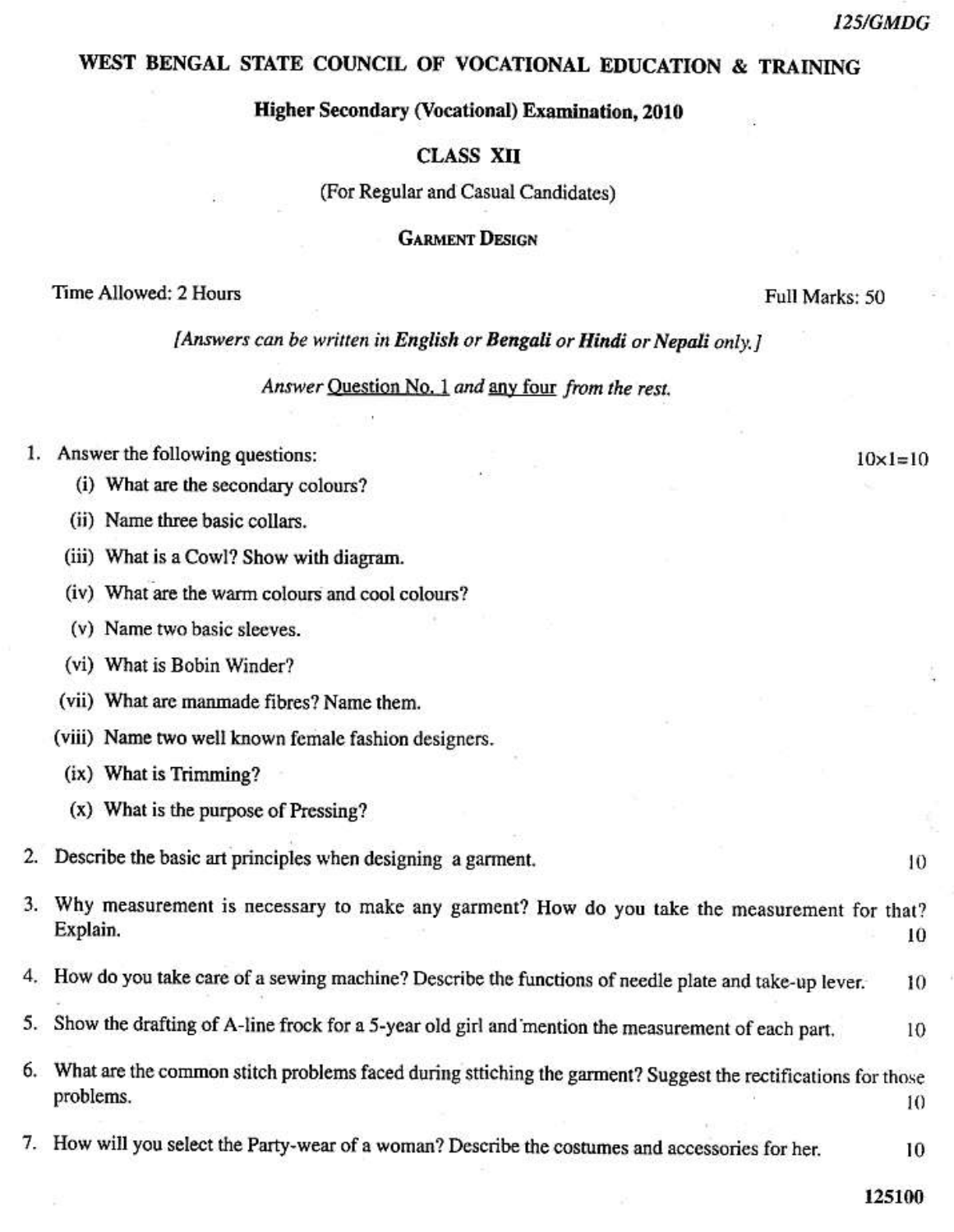- 8. Write short notes on *any two* of the following:
	- (a) Dart manipulation;
	- (b) Box pleat and knife pleat;
	- (c) Classification of Fibres;
	- (d) French seam and Flat seam.

### [Bengali Version]

।বাংলা অথবা ইংরাজী অথবা হিন্দী অথবা নেপালীতে উত্তর লেখা যাবে।।

# প্রথম প্রশ্নটির উত্তর দেওয়া আবশ্যিক।

# পরবর্তী প্রশ্নগুলোর মধ্যে থেকে যে কোন চারটি প্রশ্নের উত্তর দাও।

- ১। নীচের প্রশ্নগুলির উত্তর লেখ ঃ
	- (i) গৌণ (secondary) রঙগুলি কি কি?
	- (ii) তিনটি পরিধান গল-বন্ধনী গঠনের নাম লেখ।
	- (iii) কাউল মন্তকাবরণ কি? এটি এঁকে দেখাও।
	- (iv) উষ্ণ (warm) রঙ ও শীতল (cool) রঙগুলি কি কি?
	- $(v)$  জামার দু'টি প্রধান হাতা বা আন্তিনের নাম লেখ।
	- (vi) Bobin Winder कि?
	- (vii) মানুষের তৈরী তত্ত্বগুলি (fibre) কি কি? নাম লেখ।
	- (viii) দ'জন বিশেষ পরিচিত মহিলা প্রচ্ছদ কল্পনাকারের নাম লেখ।
	- (ix) ট্ৰিমিং (Trimming) কি?
	- (x) প্রেসিং (Pressing)-এর উদ্দেশ্য কি?

|  |  | ২। একটি পরিচ্ছদ পরিকল্পনা করার সময় যে মূল শিল্প রীতি মনে রাখা প্রয়োজন তার বর্ণনা দাও। |  | $50^{\circ}$ |
|--|--|-----------------------------------------------------------------------------------------|--|--------------|
|--|--|-----------------------------------------------------------------------------------------|--|--------------|

- কোন পরিচ্ছদ তৈরীর জন্য মাপ নেওয়ার প্রয়োজন হয় কেন? কিডাবে এই মাপ নেওয়া হয়? ব্যাখ্যা কর।  $50$ ৩।
- কিভাবে একটি সেলাই মেশিনের যত্ন করবে? 'নিডল্ প্লেট' ও 'টেক-আপ' লিভারের কাজের বর্ণনা দাও।  $50$  $81$
- একটি পাঁচ বছরের মেয়ের A-লাইন ফ্রকের ড্রাফটিং করে দেখাও এবং প্রত্যেক অংশের মাপ উ**ল্লেখ** কর ।  $50$  $\alpha$  |

পোষাক-পরিচ্ছদ সেলাইয়ের সময় সাধারণত সেলাইয়ের কি কি অসুবিধা দেখা যায়? ঐ সমস্যাগুলি প্রতিকারের উপায়গুলি 9 লেখ।  $\mathcal{Q}$ 

৭। একজন স্ত্রীলোকের পার্টিতে যাওয়ার উপযোগী পোষাক কিভাবে নির্বাচন করবে? তার জন্য অন্যান্য কি কি আনুষঙ্গিক প্রয়োজন? বর্ণনা কর।  $50$ 

 $50x5=50$